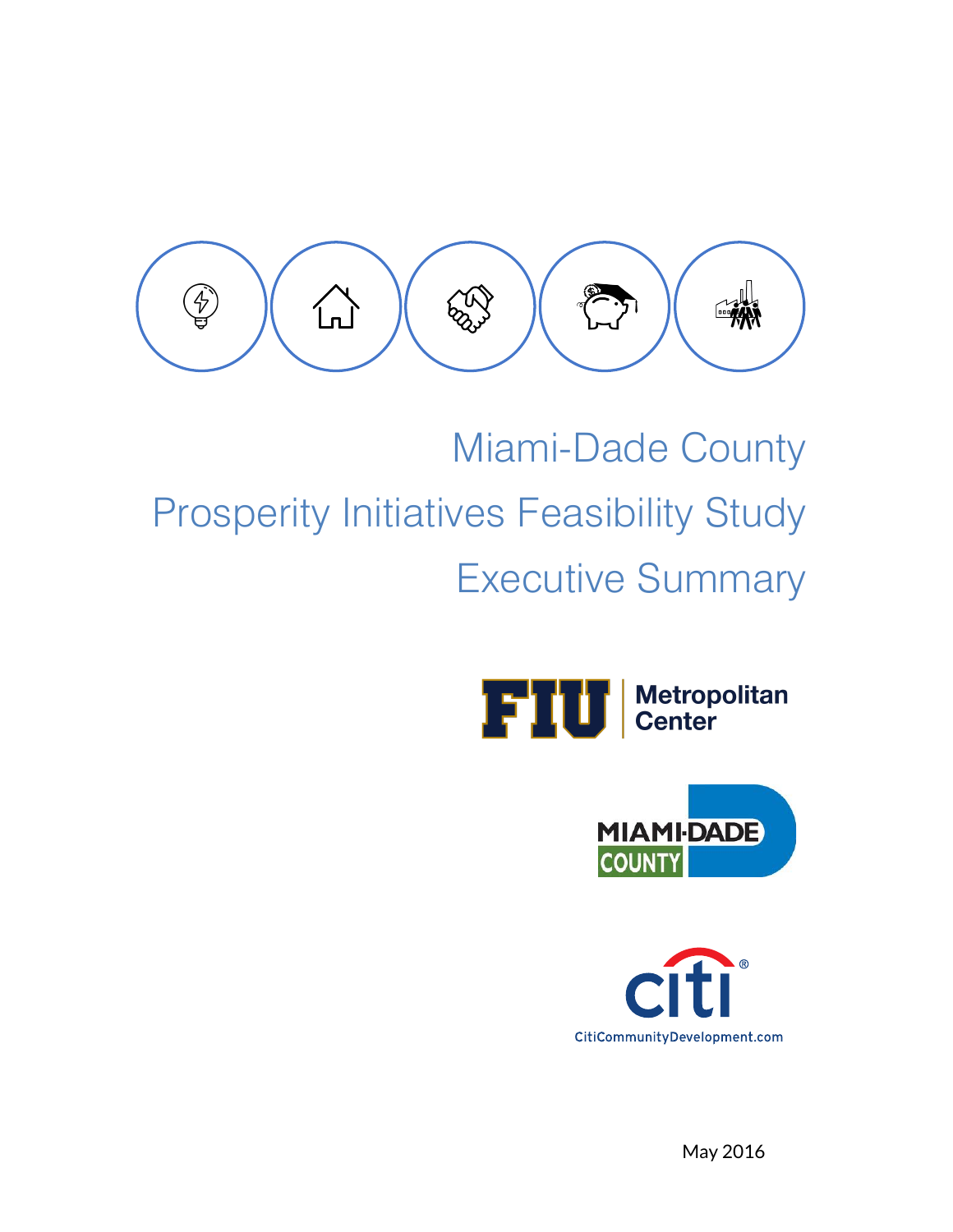

#### The Florida International University Metropolitan Center

The Prosperity Initiatives Feasibility Study is the product of the **Florida International University Metropolitan Center**, Florida's leading urban policy think tank and solutions center. Established in 1997, the Center provides economic development, strategic planning, community revitalization, and performance improvement services to public, private and non-profit organizations in South Florida. Its staff and senior researchers are leaders in their respective fields, and bring extensive research, practical, and professional experience to each project. The Center's research has catalyzed major policy initiatives and projects in housing, economic redevelopment, transportation, social services, and health services throughout South Florida.

> Principal Investigator Contributing Author

**Edward Murray, Ph.D., AICP** Associate Director FIU Metropolitan Center

Study Author

**Kevin T. Greiner, MUP, JD**  Senior Fellow FIU Metropolitan Center

Metropolitan Center Researchers **Maria Ilcheva, Ph.D**., Senior Research Associate **Nohely Alvarez**, Research Assistant **Vivian Cueto**, Graduate Research Assistant **Daniela Waltersdorfer**, Graduate Research Assistant **Matthew Walker**, Graduate Research Assistant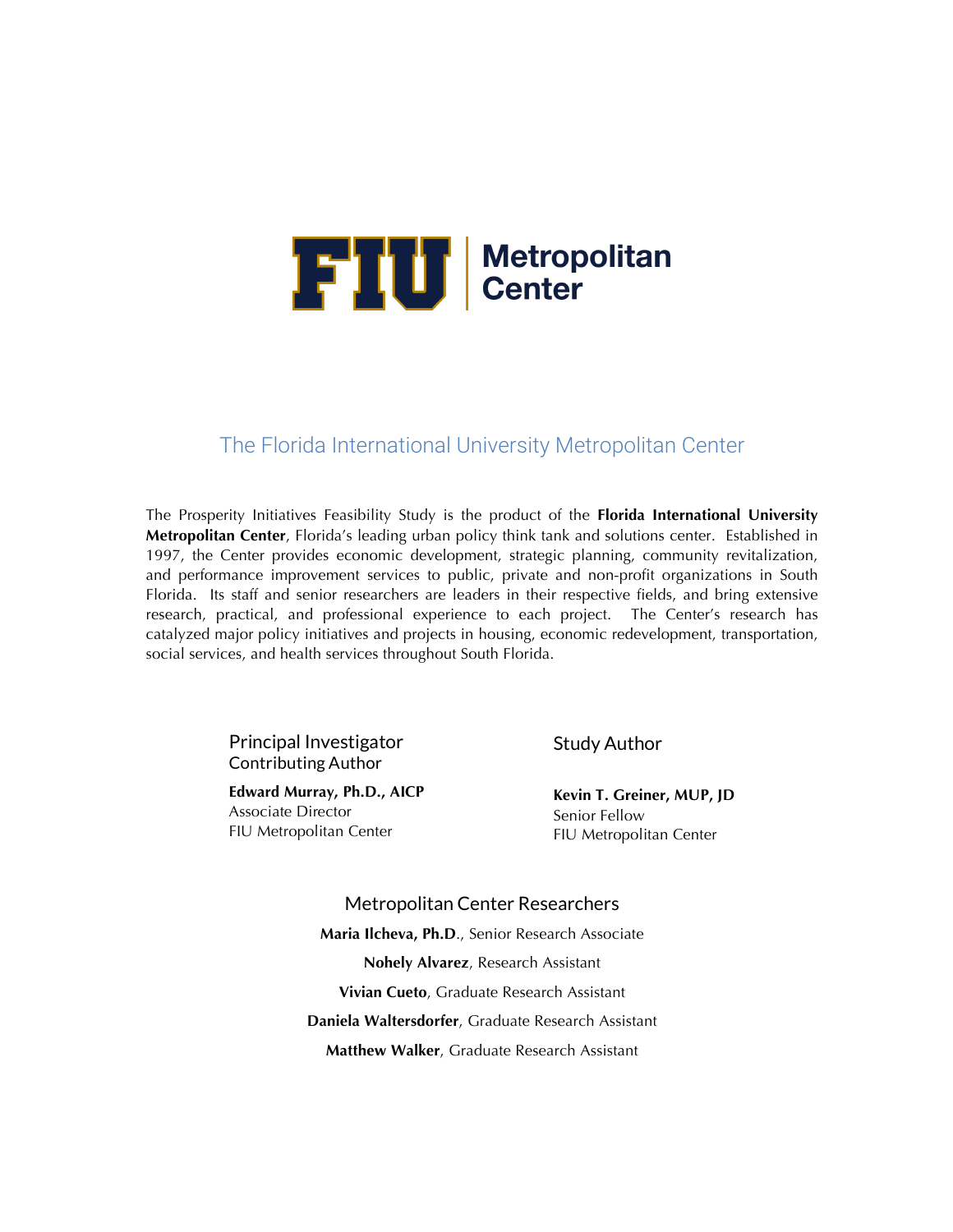

Acknowledgments

## Citi Community Development

The Prosperity Initiatives Feasibility Study has been funded by a generous grant from **Citi Community Development.** Citi Community Development leads Citi's commitment to achieving financial inclusion and economic empowerment for underserved individuals, families and communities by working with nonprofit and public agencies across the country to expand access to financial products and services, build sustainable business solutions and forge innovative partnerships.

**Barbara Romani, Ines Hernandez,** and **Valeria Perez-Ferreiro** represented Citi, providing key input, insight, and leadership.



### Miami-Dade Board of County Commissioners The Chairman's Council for Prosperity Initiatives

The Chairman's' Council for Prosperity Initiatives is the sponsor of the Prosperity Initiatives Study. The Council is led by:

- **Hon. Jean Monestime**, Chairman, Board of County Commissioners;
- Hon. Commissioner Daniella Levine Cava; and
- ! **Hon. Commissioner Barbara J. Jordan**.

Commissioner Levine Cava led the development of the study on behalf of the Board of County Commissioners, supported by staff members **Adele Valencia**, Chief Operations Officer, and **Jason Smith**, Legislative Director.

छु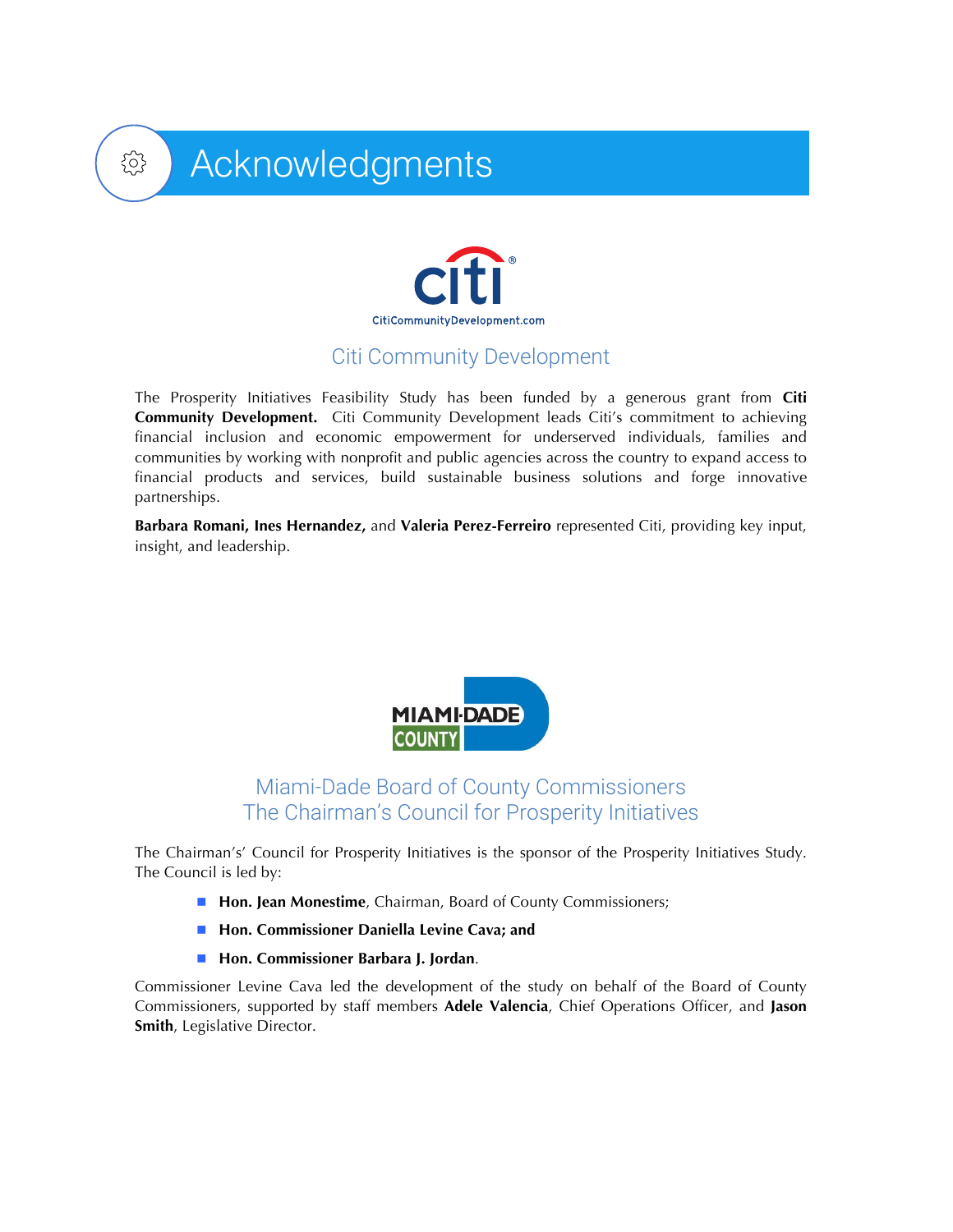

# Executive Summary

Strong and competitive regional economies deliver broad-based *Prosperity* to their residents by providing: *Stable Long Term Growth* — job and employment growth that is less susceptible to wide and/or rapid declines, so that household wealth and income is protected during national economic downturns; *Economic Opportunity* in the form of a variety of jobs and occupations paying competitive wages and incomes that increase rapidly with improved skills and experience; *Economic Mobility* — regardless of where one starts on the economic ladder, individuals and families can improve their economic conditions and build wealth; and *Economic Equity* — growth whose benefits are shared by residents across the income spectrum.

This concept of prosperity is a primary component of regional and metropolitan economic competitiveness, with important ramifications for Miami-Dade County and the Nation. As reported in the 2016 Brookings Institute *MetroMonitor*, "successful economic development strategies not only grow an economy but raise living standards for all of its residents. Successful economic development should put a metropolitan economy on a higher trajectory of long-run growth…by improving the productivity of individuals and firms in order to raise local standards of living for all people." As such, economic development should be a process that emphasizes the full use of existing human and natural resources to build employment and create wealth. Traditional economic development tactics alone will no longer be sufficient to move the needle on the larger issues of economic prosperity, inclusion and overall performance.

This study builds on and updates previous analytical and regional planning work including Miami-Dade County's *One Community One Goal Strategic Plan* (OCOG), which comprehensively detailed Miami-Dade's economic strengths and challenges. This study was undertaken to provide the rigorous analysis that policymakers and community leaders will need to understand the County's current economic structure, performance, and the merits of specific wealth-building strategies to address persistent economic disparities and competitive challenges.

This study also introduces the concept of the *Prosperity Gap,* which can be defined in two dimensions. First, the differences in economic opportunity, mobility and equity between households in different income groups, and second, the difference between the County's economic dynamics and other regions that succeed in providing the platform for more widespread prosperity.

# Key Findings

Today, Miami-Dade County is part of the  $8<sup>th</sup>$  largest Metropolitan Area and is the  $7<sup>th</sup>$  most populous county in the U.S. Its economy has grown into an international center of trade, finance, design, architecture and culture, and is the United States' most important gateway to South America. *The County has been a destination for families from the United States and abroad seeking a better future, and for many families, it became a home in which the American dream became reality. In Miami-Dade County, broad-based economic opportunity and prosperity have historically been hallmarks of the local economy, but that may not be the case today.*

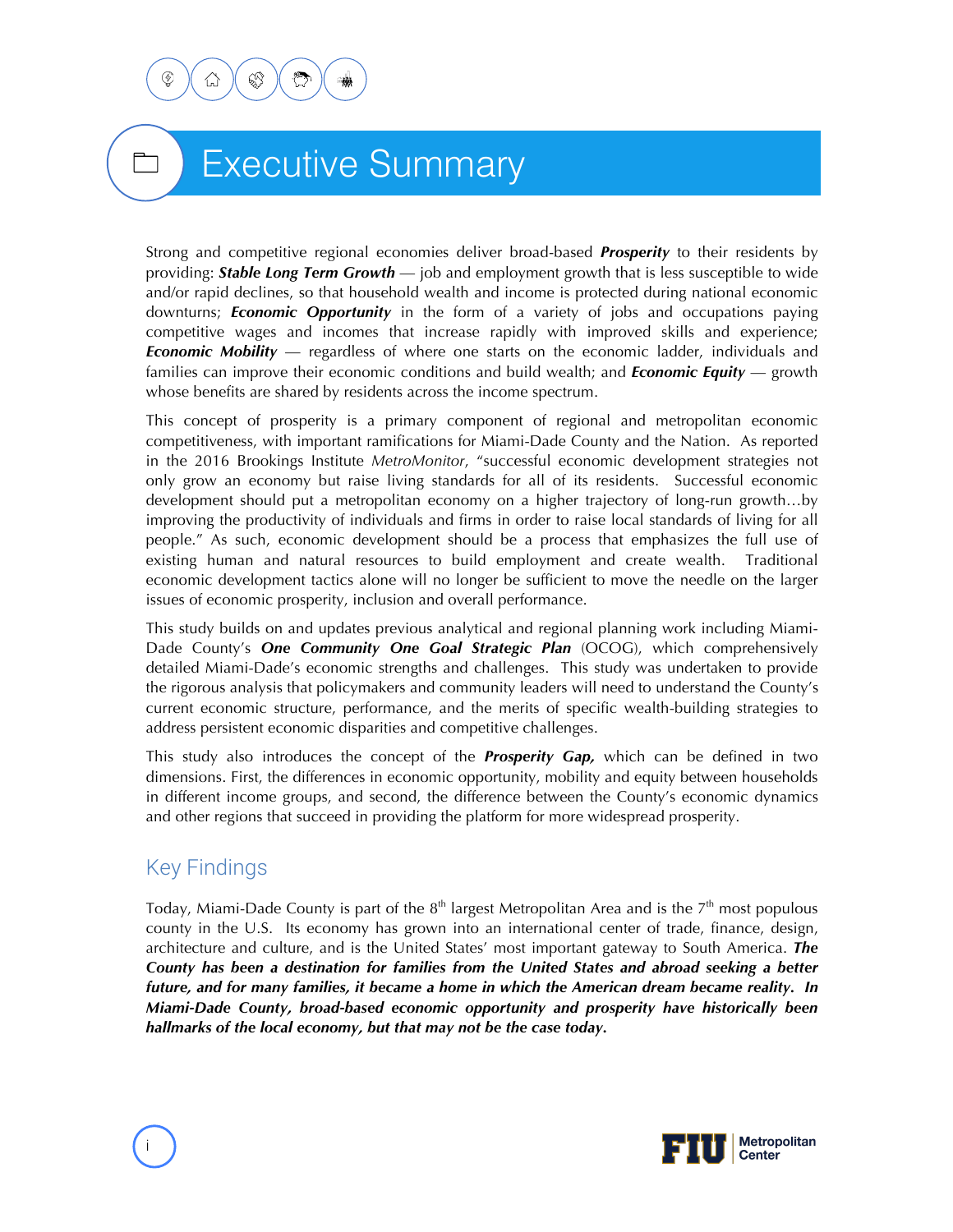

This study has presented a preponderance of evidence resulting in a single undeniable conclusion: Miami-Dade County's post recession economy is significantly different in structure, performance, and competitive position than it was during the 2000 to 2007 economic expansion. *According to the analysis, prior to 2007 Miami-Dade's economy was characterized by growing opportunity, economic mobility and shrinking income inequality.*In nearly every economic indicator studied in the report, the County was significantly improving, growing, and gaining ground on its regional competitors prior to 2007. *After 2008 that is no longer the case.**In the post-recession period nearly every economic indicator studied not only reversed direction for those at the bottom of the County's income structure, but also slowed for households across the income spectrum.* 

Driven by the loss of higher paying jobs, employment gains driven by lower wage jobs, and a host of rising economic barriers, a growing number of Miami-Dade residents are experiencing declining economic opportunity, mobility, and equity. The County faces a growing *prosperity gap*, both in terms of the difference in economic condition and opportunity between income groups, and the differences in economic structure and performance between the County and regions providing greater widespread prosperity. Specific findings detailing the County's economic structure and its growing prosperity gap include:

- **.** Despite recent employment gains, barriers to expanded prosperity, economic mobility and opportunity have been growing, rather than easing, during the post 2008 recovery;
- **EXECUTE:** Evidence that Miami-Dade County's economy is becoming less competitive. Despite Miami-Dade's considerable assets, including its global tourism industry, transportation infrastructure (MIA, Port of Miami), and cultural diversity, it is underperforming. The local economy is struggling to increase its productivity relative to the rest of the nation;
- **Declining real median income since 2000, accelerated real income decline since 2008,** and income declines across every income segment in the County from 2000 to 2014. Only the County's top 5% of all households gained income from 2008 to 2014;
- **I** Incomes in all income quintiles that are lower than their respective national averages, growing concentration of total income in the County's top two income quintiles, and growing income inequality significantly above the national average;
- ! A countywide poverty rate, at 19.8%, that is 33% higher than the national poverty rate;
- ! Highly amplified cycles of job loss and recovery that erase significant household wealth, including homeownership equity;
- $\blacksquare$  Low rates of vertical income mobility and declining horizontal job mobility;
- $\blacksquare$  Rapidly rising regional housing and transportation costs;
- Based on productivity and occupation and wage data, an economy creating a preponderance of lower wage jobs, and only slowly creating jobs in leading high-wage sectors;
- **Persistent geographic poverty, unemployment and income inequality even in times** of rapid economic expansion, a number of communities have not, and are not, participating in the economic growth of the region; and
- The lack of a coordinated local community development infrastructure.

The study also highlights three overarching conclusions regarding declining prosperity in the County. *First, the impacts and barriers to expanded prosperity in Miami-Dade are not limited to affecting the County's lowest income earners, but are increasingly impacting workers, households and families across its income and occupational spectrum.* 

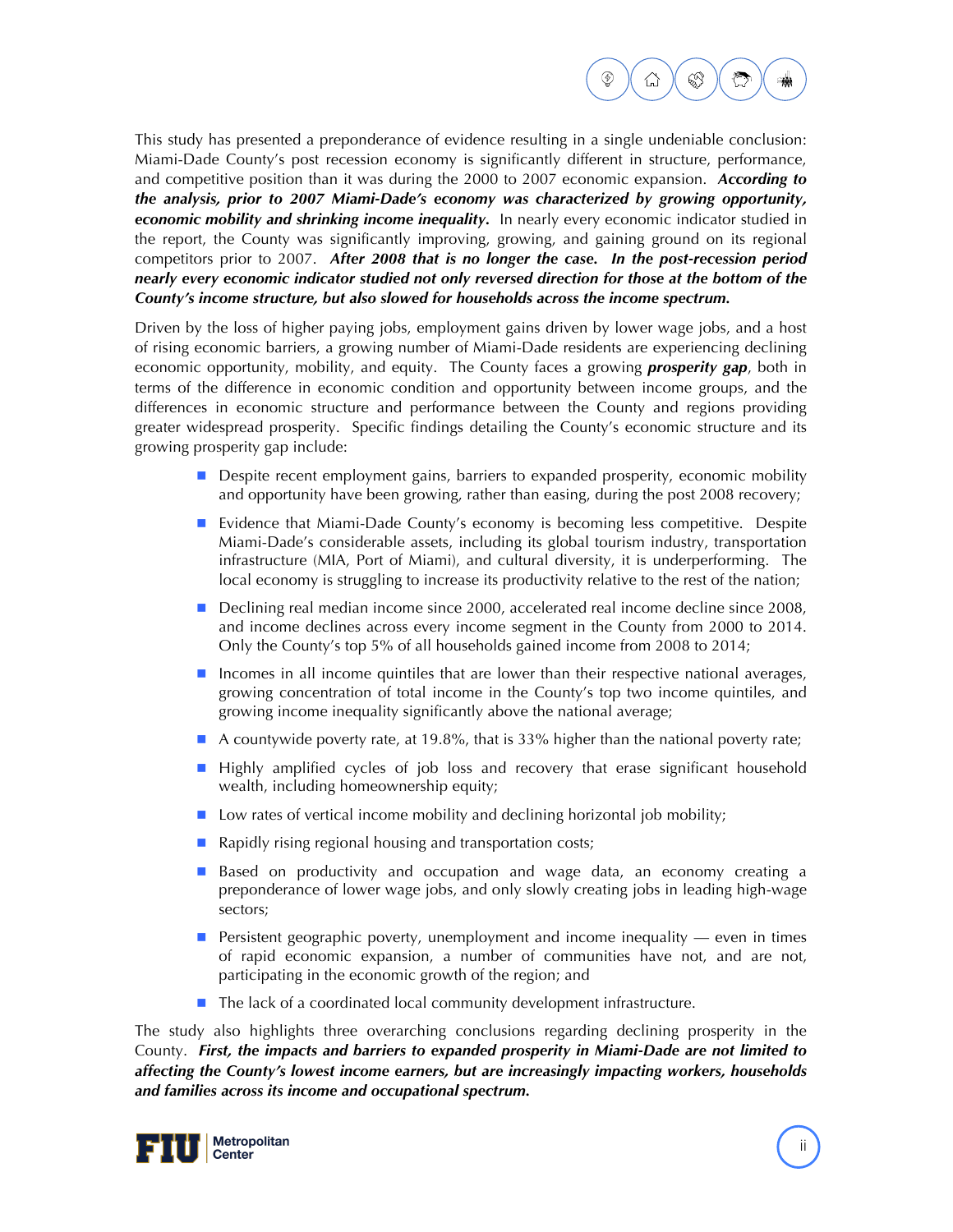

*Second, failing to address the County's prosperity gap could also present a sustained, growing drag on the broader regional economy, including stunting new business and job creation, hurting young workers and talent, even in high-skill occupations, and limiting the County's plans to diversify and strengthen its economic structure.*

*Third, we have demonstrated in considerable detail that programs to expand prosperity are a sound economic investment: the research team's overarching finding is that expanding prosperity through wider access, preparation and opportunity for higher wage employment to the County's lowest income households would not only improve living conditions for the households impacted by such programs, but provide potentially dramatic economic impact for the broader County economy, benefitting other County residents across nearly all income ranges and occupations.* 

# The Critical Need for a Local Prosperity Response

#### The Building Blocks of Prosperity

*The Study's final conclusion is a call to action:* given the risks to the regional economy, increasing potential public costs, the unpredictability of Federal and State funding, and the potential economic *benefits* of increasing prosperity for the lowest income households and neighborhoods, the County's leadership — government, business and non-governmental agencies — are well advised to immediately develop an aggressive prosperity development program. The goals of the Prosperity Initiative are to implement programs that assist families, individuals and households facing the most difficult economic circumstances to improve their standard of living and quality of life. Yet, as we have suggested here, a more productive approach to do so is to focus on increasing economic selfsufficiency by:

- ! Expanding the supply (pipeline) of higher wage job opportunities, and growing economic diversification that better resists economic cycles;
- **E** Providing better preparation by increasing the skills, education, and capacity of residents to take those jobs;
- $\blacksquare$  Building wealth through asset ownership opportunities;
- **E** Providing targeted business development and wealth building through business ownership for underserved segments of the region's population;
- **E** Focusing physical investment, and in turn, attracting new investment into historically distressed neighborhoods; and
- **E** Providing equitable solutions to address housing market imbalances that threaten to erode incomes and wealth building.

#### A Preliminary Prosperity Initiative Action Agenda

This study examines the structure, feasibility, market and best practices of five potential programs aimed at reducing the County's Prosperity Gap and improving economic opportunity and selfsufficiency. They are: 1) Social Enterprise Incubators and Accelerators; 2) Community Land Trusts; 3) Community Benefit Agreements; 4) Children's Savings Accounts; and 5) Employee Owned Business Cooperatives. The study team also developed recommendations for implementing each program in Miami-Dade County.

The study team recommends launching the five Prosperity Initiative programs as a two-year pilot program, providing seed capital for each program. *The order of magnitude cost for the Preliminary* 

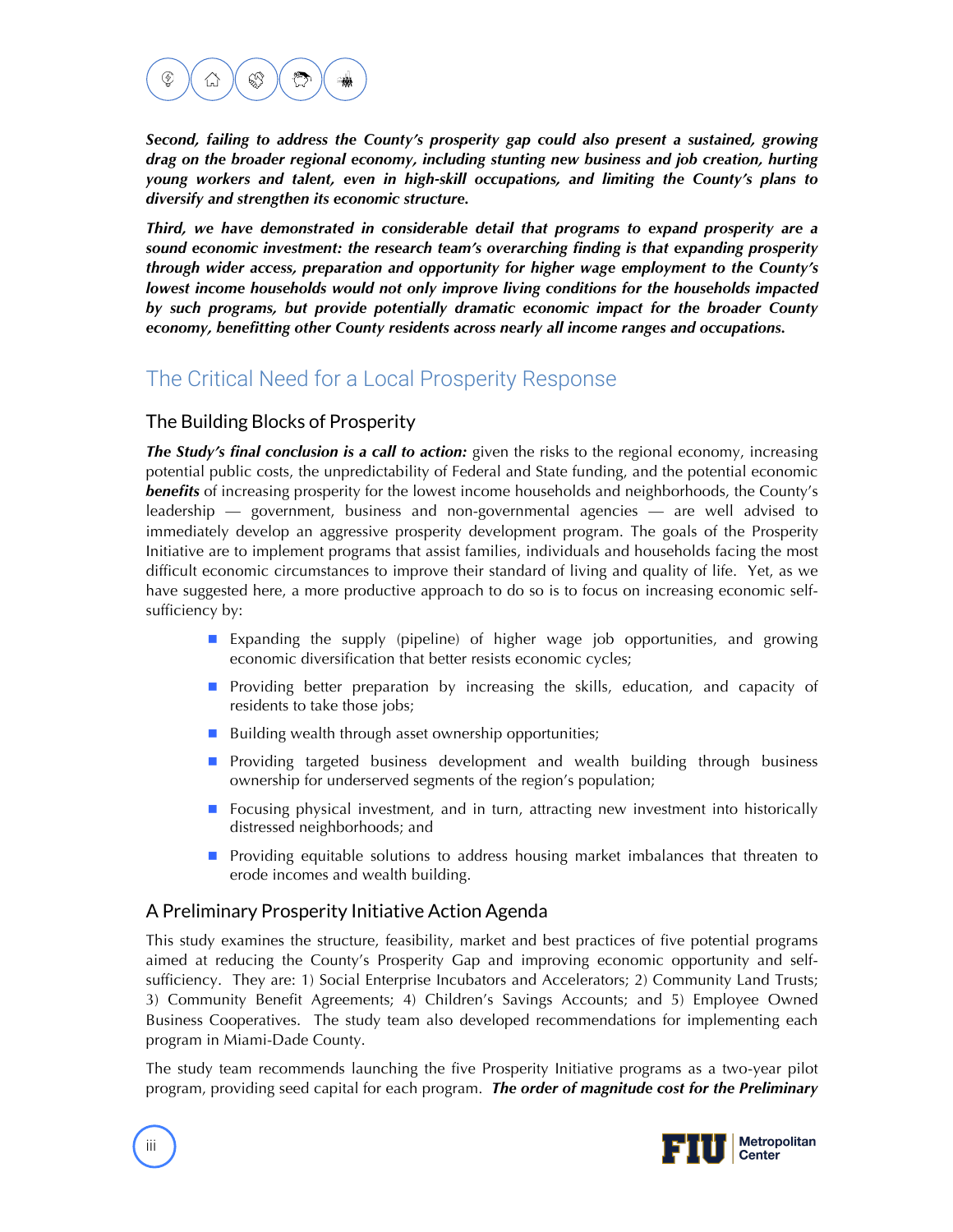

#### *Action Agenda Pilot Program seed funding is \$9.6 to \$10.2 Million, and the Program is expected to directly impact 2,310 households during the two-year Pilot Program.*

Each of the Programs evaluated in this study could have significant benefits, providing a platform for long-term, sustainable prosperity growth. However, to be effective they must be part of a broader, comprehensive community development strategy. Specifically, the long-term success of the Prosperity Initiative will require the following:

- **A concerted, simultaneous application of both new prosperity development programs,** with other traditional community development programs — one will not work without the other in Miami-Dade;
- **E** Creating a comprehensive and integrated affordable housing plan with specific strategies that blend transportation, land use and job creation;
- **Developing a targeted, benchmarked approach to program delivery focusing on** geographic areas of highest need. This study has ranked the top fourteen neediest communities in the County; and
- **. Developing an effective community and prosperity development infrastructure.** The implementation of prosperity strategies will involve numerous public and private entities all working in the same direction to achieve agreed upon goals and quantifiable progress benchmarks.

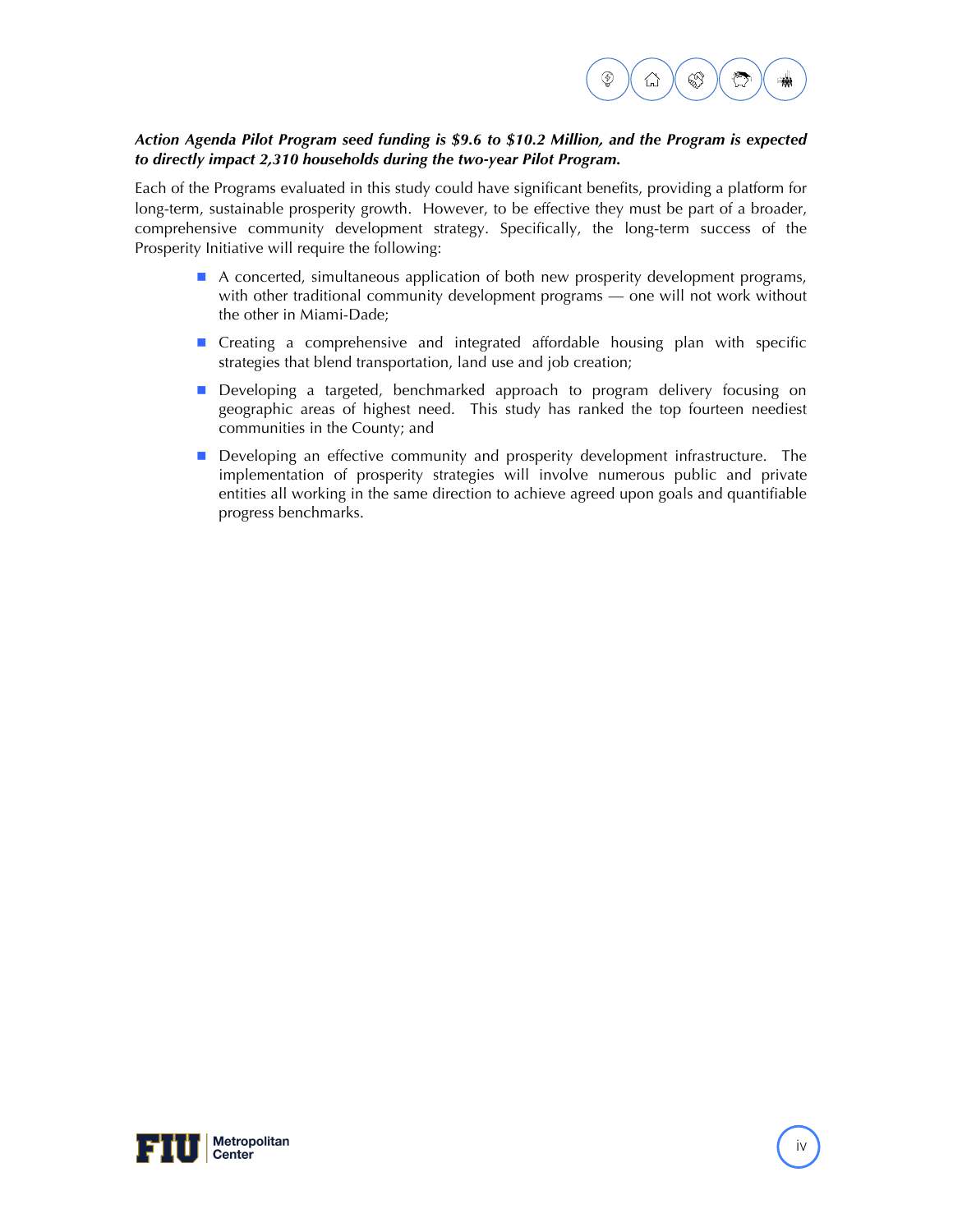

v

| <b>Pilot Program Impact Summary</b>   |                                             |                                                    |                                    |                                                                                 |  |  |  |  |  |  |  |
|---------------------------------------|---------------------------------------------|----------------------------------------------------|------------------------------------|---------------------------------------------------------------------------------|--|--|--|--|--|--|--|
|                                       |                                             | <b>Pilot Program Goal</b>                          | Recommended<br><b>Seed Funding</b> | <b>Households</b><br><b>Directly Impacted</b><br><b>During Pilot</b><br>Program |  |  |  |  |  |  |  |
| ♦                                     | Social Enterprise Accelerator Program       | Create 3 Social enterprise Accelerators in 2 years | \$4,260,000                        | 360                                                                             |  |  |  |  |  |  |  |
| ĹJ<br><b>ER</b><br>€<br>$\Rightarrow$ | Community Land Trust Program                | Develop 100 Units of Workforce Housing in 2 years  | \$3,250,000                        | 100                                                                             |  |  |  |  |  |  |  |
|                                       | <b>Community Benefit Agreements</b>         | Adopt Permanent CBA Legislation                    | \$0                                | 800                                                                             |  |  |  |  |  |  |  |
|                                       | Children's Savings Account Program          | Seed 2,000 Savings Accounts in 2 years             | \$550,000                          | 1,000                                                                           |  |  |  |  |  |  |  |
|                                       | Employee Owned Business Cooperative Program | Assist Conversion of 5 EOB's in 2 years            | \$1,500,000                        | 50                                                                              |  |  |  |  |  |  |  |
| Totals                                |                                             |                                                    | \$9,560,000                        | 2,310                                                                           |  |  |  |  |  |  |  |

| <b>Pilot Program Impact Summary</b> |                                             |                                                                  |                                                                                   |                                                                   |                                                                      |                                                                          |                                                                                |  |  |  |
|-------------------------------------|---------------------------------------------|------------------------------------------------------------------|-----------------------------------------------------------------------------------|-------------------------------------------------------------------|----------------------------------------------------------------------|--------------------------------------------------------------------------|--------------------------------------------------------------------------------|--|--|--|
|                                     |                                             | <b>Prosperity Initiative Goals Addressed</b>                     |                                                                                   |                                                                   |                                                                      |                                                                          |                                                                                |  |  |  |
|                                     |                                             | Expanding the<br>pipeline of<br>higher wage job<br>opportunities | Improved<br>preparation by<br>increasing<br>skills,<br>education, and<br>capacity | <b>Wealth</b><br><b>building</b><br>through<br>asset<br>ownership | Wealth<br><b>building</b><br>through<br><b>business</b><br>ownership | Physical<br>investment in<br>historically<br>distressed<br>neighborhoods | <b>Providing</b><br>solutions to<br>address<br>housing<br>market<br>imbalances |  |  |  |
| ♦                                   | Social Enterprise Accelerator Program       |                                                                  |                                                                                   |                                                                   |                                                                      |                                                                          |                                                                                |  |  |  |
| 仙                                   | Community Land Trust Program                |                                                                  |                                                                                   |                                                                   |                                                                      |                                                                          |                                                                                |  |  |  |
| <b>ES</b>                           | <b>Community Benefit Agreements</b>         |                                                                  |                                                                                   |                                                                   |                                                                      |                                                                          |                                                                                |  |  |  |
| ٦                                   | Children's Savings Account Program          |                                                                  |                                                                                   |                                                                   |                                                                      |                                                                          |                                                                                |  |  |  |
| 嘛                                   | Employee Owned Business Cooperative Program |                                                                  |                                                                                   |                                                                   |                                                                      |                                                                          |                                                                                |  |  |  |